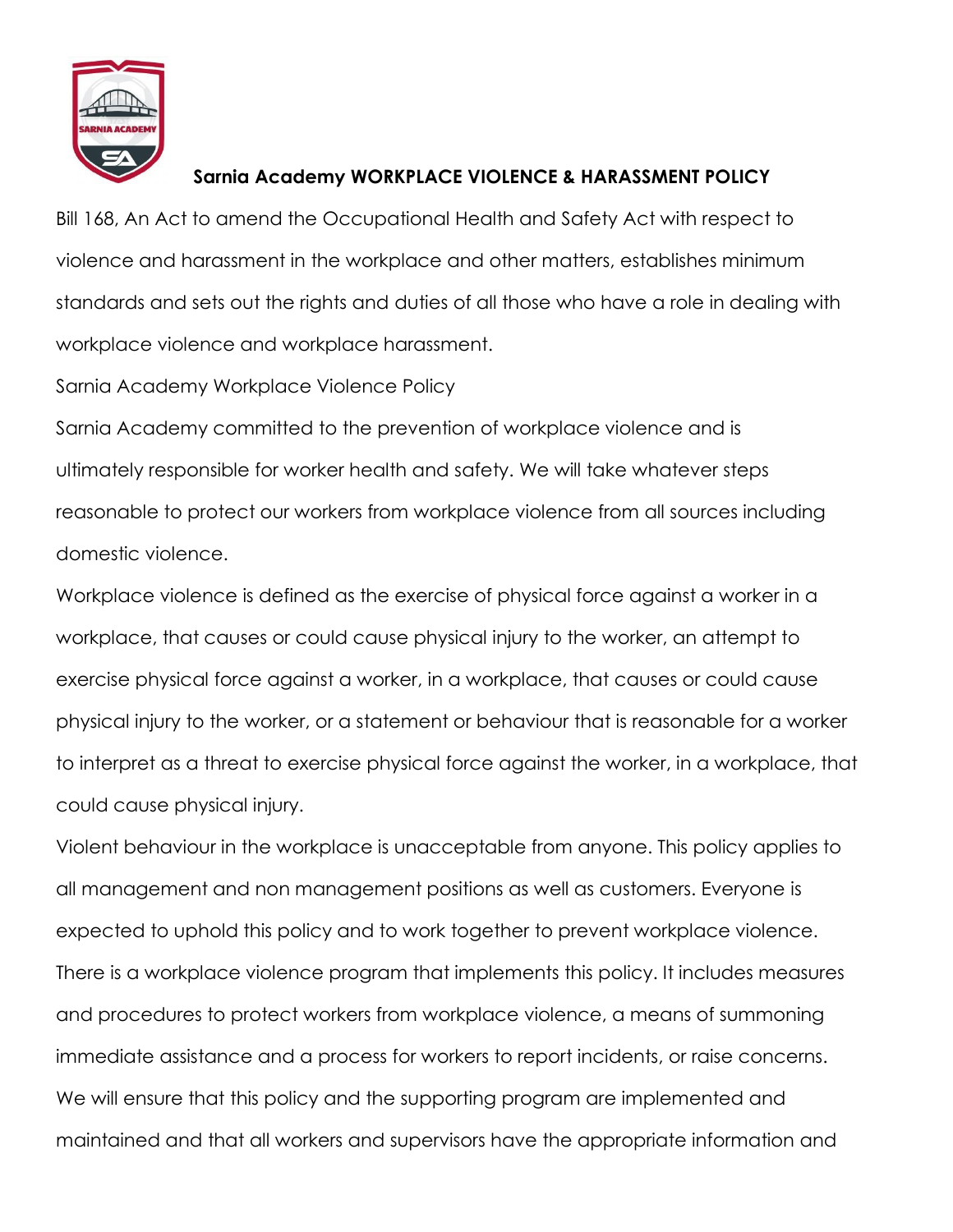

instruction to protect them from violence in the workplace. Supervisors will adhere to this policy and the supporting program. Supervisors are responsible for ensuring that measures and procedures are followed by workers and that workers have the information that they need to protect themselves.

Every worker must work in compliance with this policy and the supporting program. All workers are encouraged to raise any concerns about workplace violence and to report any violent incidents or threats. Workers are also encouraged to report any domestic violence concerns, spousal or family abuse, if violence is likely to enter the workplace. The board of directors pledges to investigate and deal with all incidents and complaints of workplace violence in a timely and fair manner, respecting the privacy of all concerned to the extent possible.

Sarnia Academy Workplace Harassment Policy

The Sarnia Academy is committed to providing a work environment in which all individuals are

treated with respect and dignity.

Workplace harassment will not be the tolerated from any person in the workplace. Derogatory comments, jokes, and taunts about an individual's hair colour, sex, place or origin, religion, disability, and or other prohibited ground, are all forms of harassment, causing a work environment that is intimidating or "poisoning".

Everyone in the workplace must be dedicated to preventing workplace harassment. Managers, supervisors, and workers are expected to uphold this policy, and will be held accountable by the employer.

Sarnia Academy

Workplace harassment is defined as engaging in a course of vexatious comment or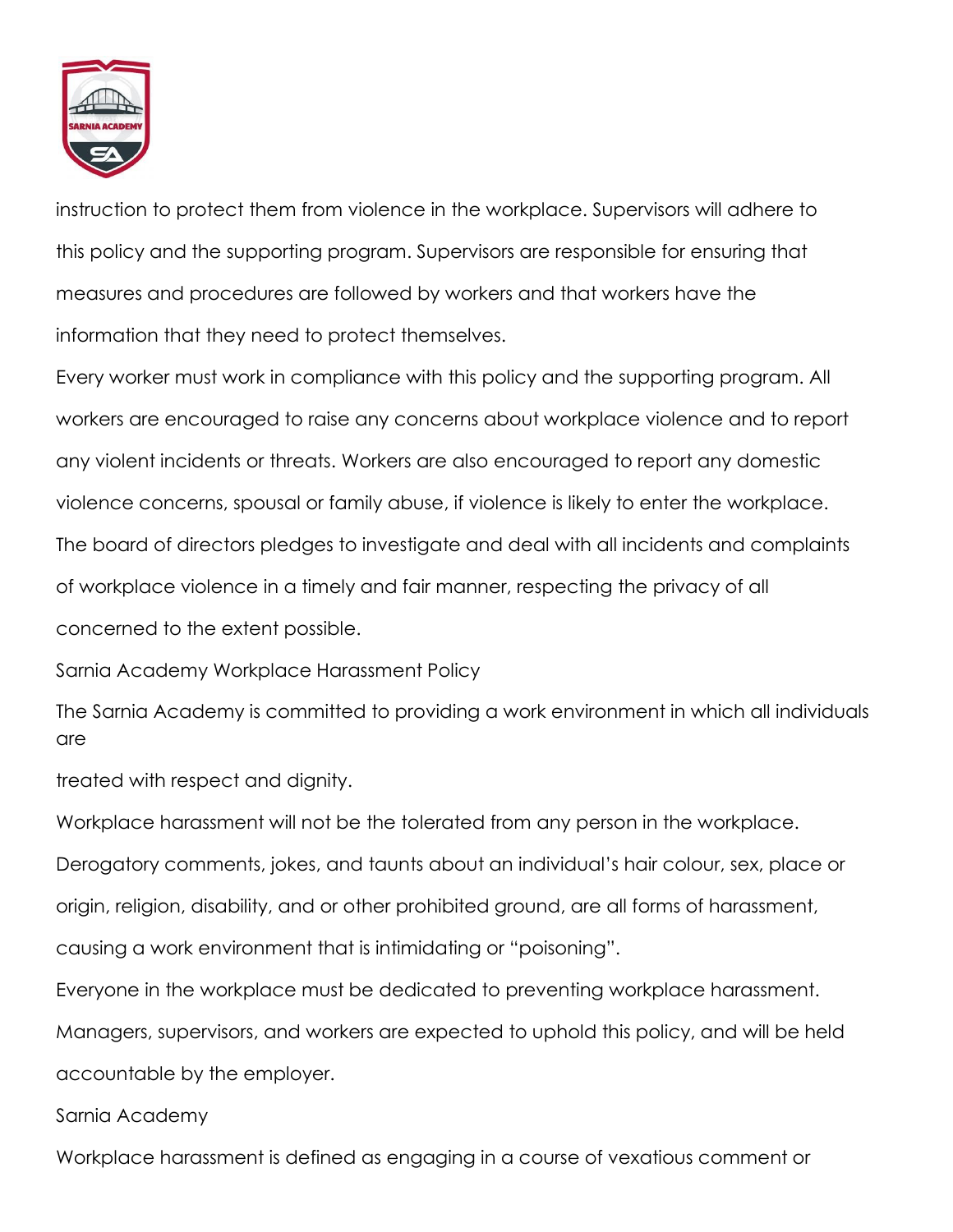

conduct against a worker in a workplace that is known or ought reasonably known to be unwelcome. Generally harassment is considered to have taken place if the person knows, or should know, that the behaviour is not wanted.

Workers are encouraged to personally report incidents of workplace harassment to a manager in confidence and without fear of reprisal. Employees who feel discriminated against or harassed will be asked to complete a Harassment Complaint Form with the manager. Note: It is a violation for anyone to knowingly make a false complaint of harassment or to provide false information about a complaint. Individuals who violate this policy are subject to disciplinary and/or corrective action, up to and including termination of employment.

The board of directors will investigate all complaints and/or incidents of workplace harassment in a fair and timely manner while respecting workers privacy as much as possible. If it is determined by the committee that any employee has been involved in personal harassing of another employee, immediate disciplinary action will be taken. Formal Procedure:

Members/employees are encouraged to report any concerns or incidents of workplace violence or harassment, immediately, to a manager in confidence and without fear of reprisal. Workers will be asked to complete a "Violence / Harassment Complaint Form" with the manager.

All concerns and incidents will be thoroughly investigated by the manager. The investigation will include informing the harasser of the complaint, interview the complainant, any person involved in the incident and any identified witnesses. Responsibilities: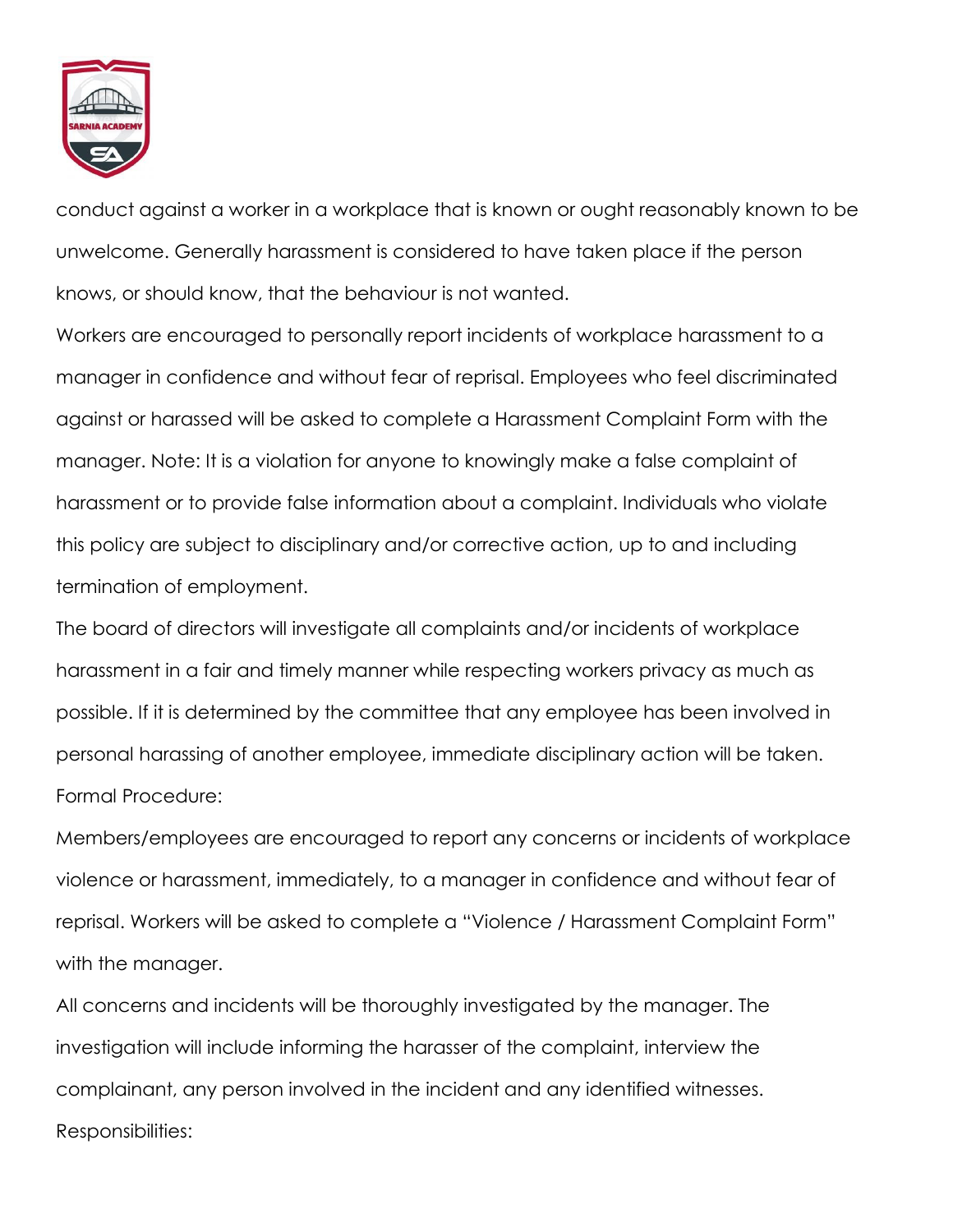

## Witness:

Inform the harassed person that you have witnessed what you believe to be harassment and that you find it unacceptable. Support is often welcome. If that person does not feel that they have been harassed, then normally the incident should be considered closed.

Inform the harasser(s) that you have witnessed the act and find it unacceptable.

Encourage the harassed person to report the incident to a board member.

Board of Director's Role:

Management is responsible for creating and maintaining a harassment-free workplace.

Managers must be sensitive to the climate in the workplace and address potential

problems before those problems become serious.

If a board member becomes aware of harassment in the workplace and chooses to

ignore it, that member and the Aurora Youth Soccer Club risk being named correspondent in a complaint and may be found liable in legal proceedings brought about

by the complainant.

Protecting Employees/members from Violence:

1) Irate customers also may create violent situations for workers. Workers are

encouraged to stay calm when faced with an upset individual. Immediately notify your

manager of the situation. If required your manager will contact the police.

2) To reduce the chance of working with unstable or volatile persons, all new employees may be asked to complete a criminal record check at the time of hire. Management will inform any required employees about a risk of workplace violence from a person with a